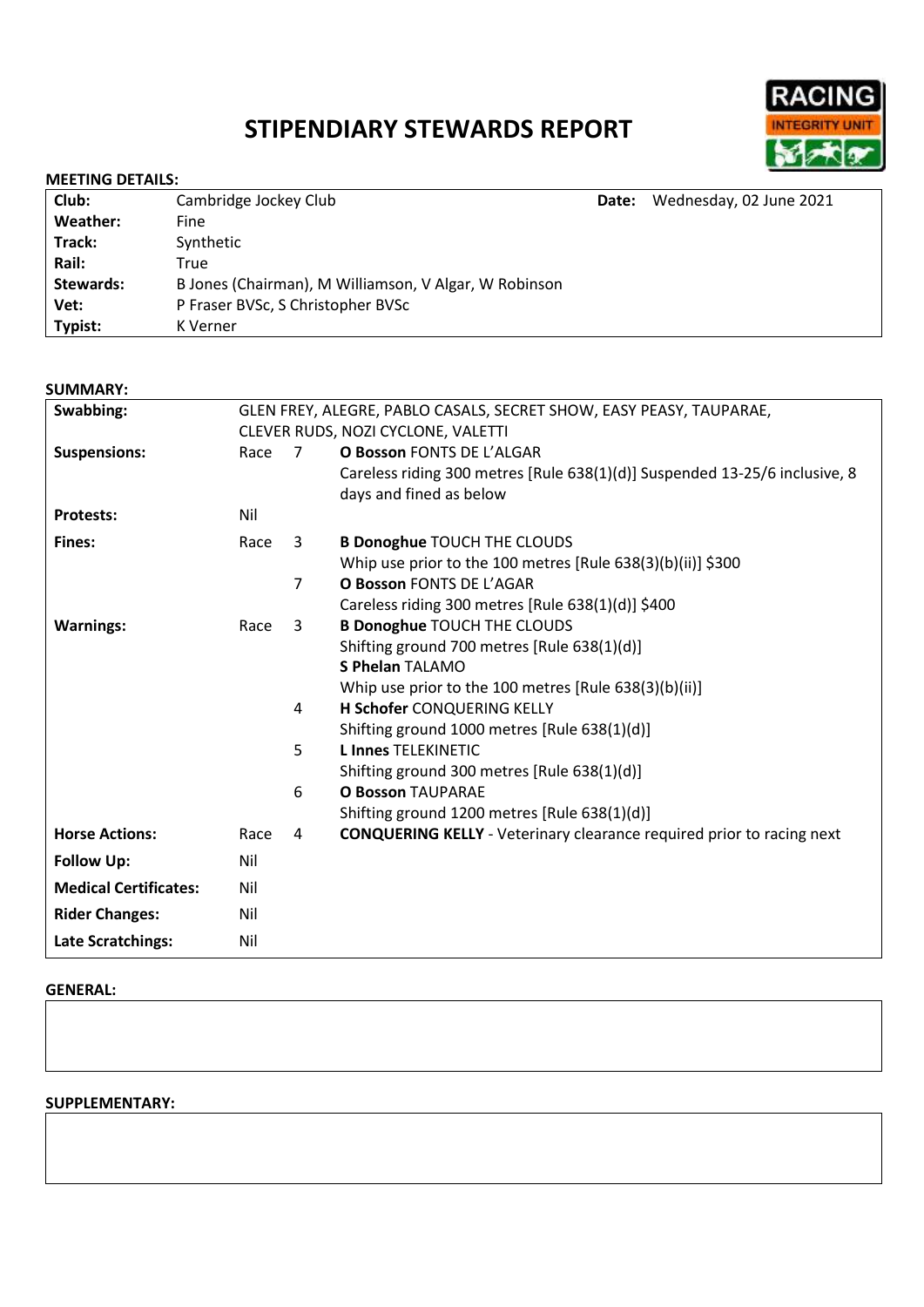| <b>RACE COMMENTS:</b>                                                                                                                                                                                                                                                                                                       |  |  |  |  |
|-----------------------------------------------------------------------------------------------------------------------------------------------------------------------------------------------------------------------------------------------------------------------------------------------------------------------------|--|--|--|--|
| Race 1<br><b>OAKVUE LODGE 1550</b>                                                                                                                                                                                                                                                                                          |  |  |  |  |
| ALPHA CHARLIE (S Weatherley) - Began awkwardly losing ground.                                                                                                                                                                                                                                                               |  |  |  |  |
| <b>EXTERSEA</b> (L Satherley) - Began awkwardly then raced in restricted room and steadied. Shifted out slightly<br>approaching the 100 metres making contact with ALPHA CHARLIE.                                                                                                                                           |  |  |  |  |
| AMABO (A Calder) - Began awkwardly and steadied.                                                                                                                                                                                                                                                                            |  |  |  |  |
| JOJAKK (M Hashizume) - Steadied from a wide barrier. Held up for a distance passing the 400 metres. When<br>questioned regarding performance rider M Hashizume could offer no excuse.                                                                                                                                       |  |  |  |  |
| ALIGHIERI (V Colgan) - Raced ungenerously passing the 1200 metres getting its head up. Raced in restricted room<br>near the 300 metres.                                                                                                                                                                                     |  |  |  |  |
| ALAMODE (M McNab) - Raced wide without cover for the majority of the race when racing ungenerously.                                                                                                                                                                                                                         |  |  |  |  |
| WANJIRU (A Goindasamy) - Over-raced for a distance when placed in restricted room passing the 1200 metres.                                                                                                                                                                                                                  |  |  |  |  |
| Race 2<br><b>MONACURRAGH LODGE 1550</b>                                                                                                                                                                                                                                                                                     |  |  |  |  |
| SOPRANO SUPREME (J Kamaruddin) - Slow to begin. Had difficulty obtaining clear running early in the final straight.                                                                                                                                                                                                         |  |  |  |  |
| KASHFLO (R Elliot) - Began awkwardly then steadied. Raced ungenerously when being steadied in the early to middle<br>stages.                                                                                                                                                                                                |  |  |  |  |
| <b>SPIRIT OF KAHA (S Weatherley) - Began awkwardly.</b>                                                                                                                                                                                                                                                                     |  |  |  |  |
| <b>SHOTS FIRED</b> (E McCall) - Began awkwardly then steadied.                                                                                                                                                                                                                                                              |  |  |  |  |
| SHIBUYA KOSATEN (S Spratt) - Raced keenly when being steadied passing the 1200 metres shifting back onto ALEGRE.                                                                                                                                                                                                            |  |  |  |  |
| ALEGRE (L Satherley) - Steadied near the 1200 metres when awkwardly placed.                                                                                                                                                                                                                                                 |  |  |  |  |
| RUA ROCKS (A Calder) - Raced wide without cover for a majority of the race.                                                                                                                                                                                                                                                 |  |  |  |  |
| <b>NOUGAT</b> (J Fawcett) - Raced wide in the early stages.                                                                                                                                                                                                                                                                 |  |  |  |  |
| LINCOLN THUNDER (D Johnson) - When questioned regarding performance the rider D Johnson could offer no<br>tangible excuse, but recommended to connections the addition of blinkers.                                                                                                                                         |  |  |  |  |
| LAMBO (C Grylls) - Held up for a distance approaching the 400 metres. Inconvenienced near the 300 metres when LA<br>FAVORITA shifted out when not fully clear. A Goindasamy was advised to exercise care in a similar circumstance.<br>When questioned regarding performance rider C Grylls could offer no tangible excuse. |  |  |  |  |
| Race 3<br><b>BAKER/FORSMAN RACING STABLES 1550</b>                                                                                                                                                                                                                                                                          |  |  |  |  |
| BABY SHARK (M Roustoby) - Slow to begin. Improved into restricted room near the 900 metres forcing RED RUSHIN<br>wider on the track, then again raced in restricted room when LA CASA shifted out slightly.                                                                                                                 |  |  |  |  |
| RED RUSHIN (N Downs) - Slow to begin. Forced wider passing the 750 metres.                                                                                                                                                                                                                                                  |  |  |  |  |
|                                                                                                                                                                                                                                                                                                                             |  |  |  |  |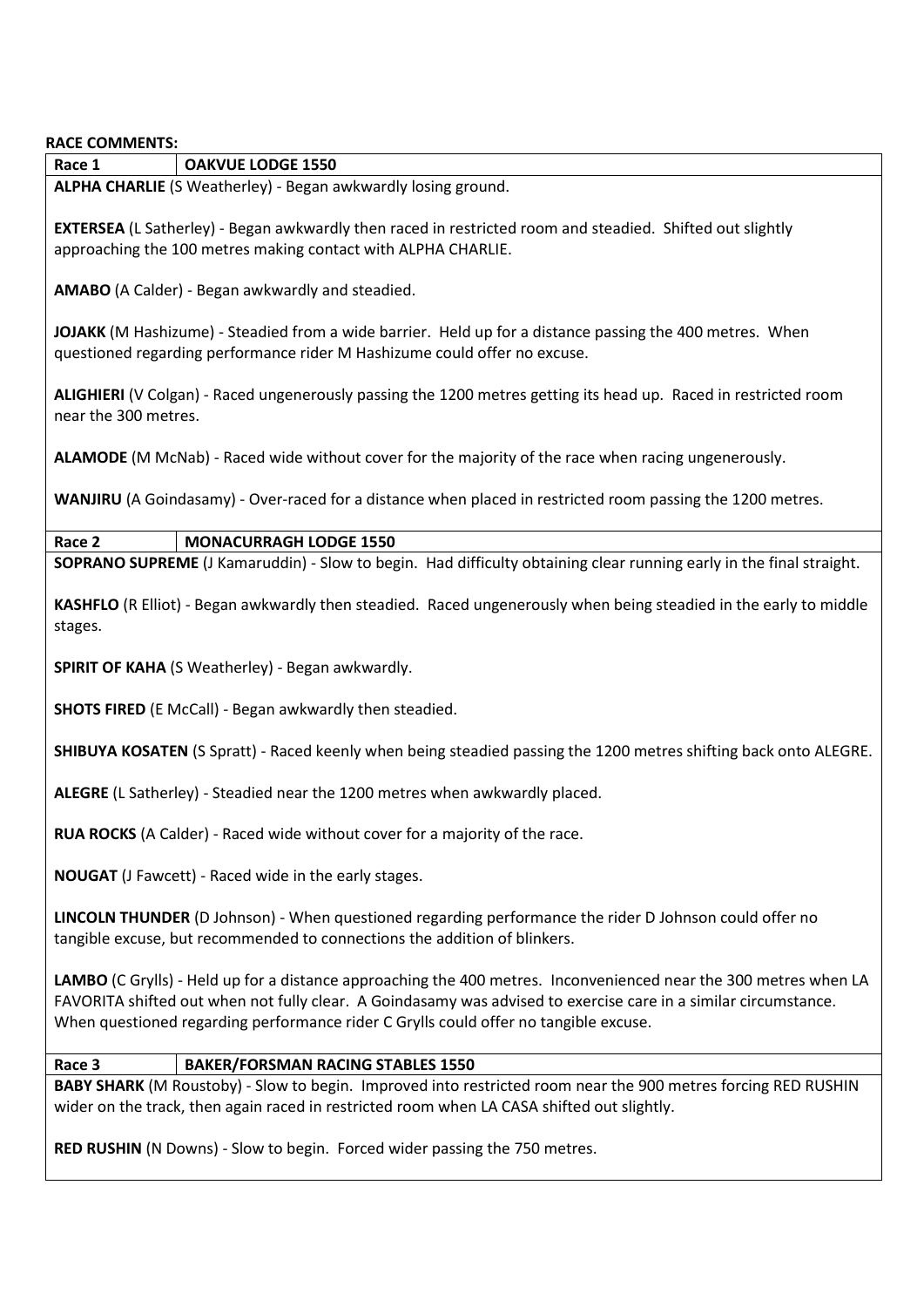**RHAPSODY IN BLUE** (C Thornton) - Raced in restricted room soon after the start and steadied. Crowded having to be steadied passing the 700 metres.

**MEMORIES ONLY** (E Farr) - Raced wide without cover throughout.

**NOWANAGEN** (J Seivwright) - Steadied when placed in restricted room to the outside of TALAMO which shifted out passing the 300 metres. S Phelan was advised to exercise care in a similar circumstance.

**S Phelan** (TALAMO) - Issued with a warning for his whip use prior to the 100 metres.

**B Donoghue** (TOUCH THE CLOUDS) - Issued with a warning in that he permitted his mount to shift in near the 700 metres when insufficiently clear of RHAPSODY IN BLUE which was crowded and steadied.

**B Donoghue** (TOUCH THE CLOUDS) - Admitted a charge in that he used his whip excessively prior to the 100 metres with the Judicial Committee imposing a fine of \$300.

# **Race 4 MARK BROOKS RACING 1300**

**WAIPAPA** (D Johnson) - Slow to begin.

**EVA AMELIA** (D Danis) - Began awkwardly.

**BUY ME A ROSE** (T Yanagida) - Began awkwardly then crowded.

**GOSPODIN** (O Bosson) - Restrained near the 1000 metres to avoid the heels of CONQUERING KELLY which shifted in when not fully clear, losing ground.

**H Schofer** (CONQUERING KELLY) - Issued with a warning after permitting CONQUERING KELLY to shift in near the 1000 metres when insufficiently clear of GOSPODIN which had to be restrained, losing ground.

**CONQUERING KELLY** (H Schofer) - Went amiss on pulling up. Was attended to by the oncourse veterinarian and found to have a right front digital flexor tendon injury. Connections were advised that a veterinary clearance would be required prior to racing next.

### **Race 5 SERENITY FARM 1300**

**LOIS LANE** (H Schofer) - Slow to begin.

**GLORIFIED** (C Grylls) - Began awkwardly.

**TELEKINETIC** (L Innes) - Began awkwardly.

**EL ROSEAY** (D Johnson) - Raced wide without cover in the early to middle stages.

**KIWI MAN** (L Satherley) - Inconvenienced when forced wider near the 500 metres.

**IMPRESA** (E Leighton) - Raced three wide without cover throughout.

**KELLY KEEPER** (T Newman) - Hampered and forced wider passing the 300 metres.

**CARNIVAL LADY** (A Goindasamy) - Had difficulty obtaining clear running early in the final straight.

**OCEAN CRUIZER** (S Weatherley) - Unable to obtain clear running throughout the final straight.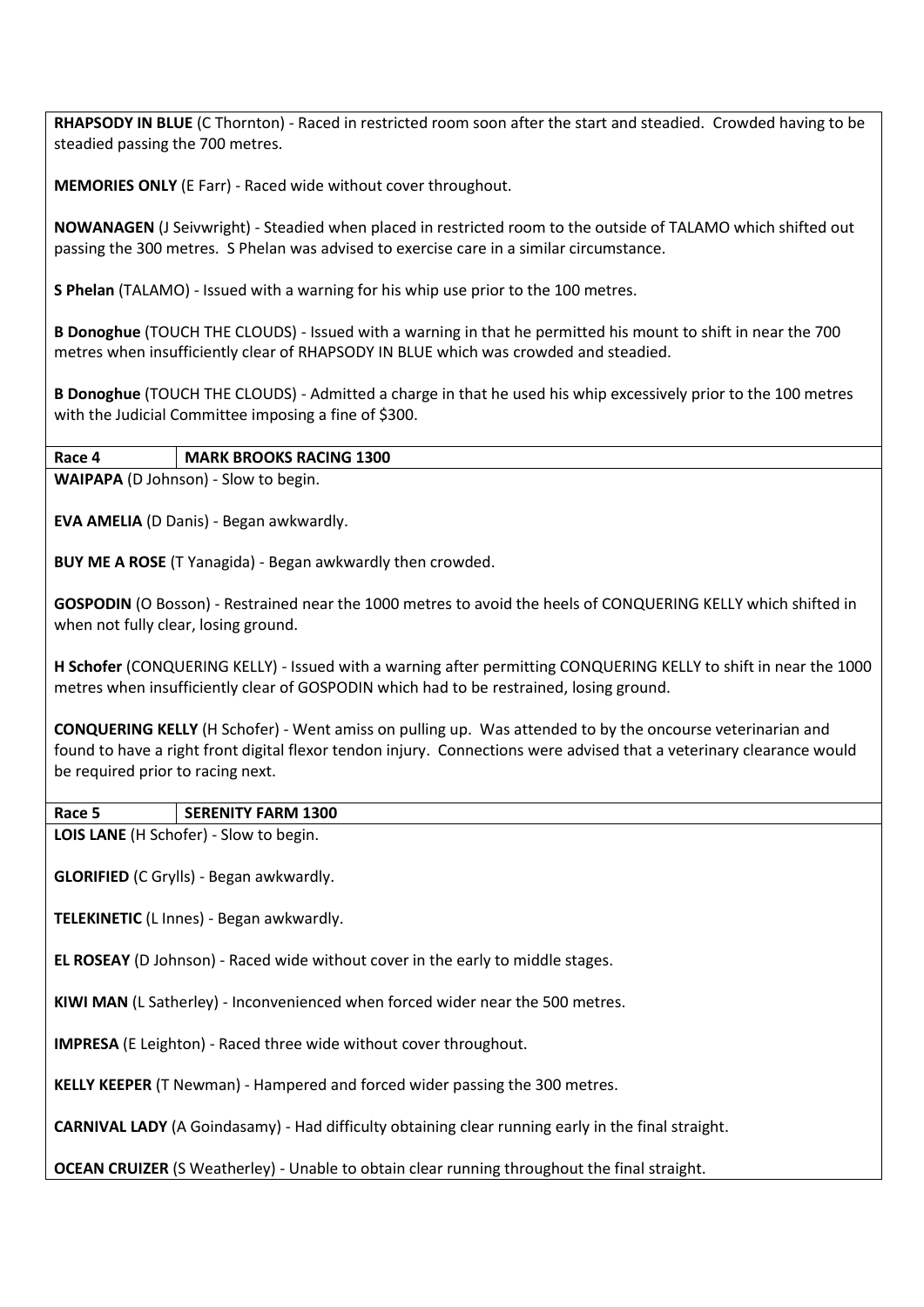**L Innes** (TELEKINETIC) - Issued with a warning for permitting his mount to shift out when not sufficiently clear of KELLY KEEPER which was hampered and forced wider passing the 300 metres.

## **Race 6 NZB INSURANCE PEARL SERIES 1300**

**GINGER BERRY** (J Fawcett) - Resaddled after arriving at the barrier with the race being delayed as a result. Hampered shortly after the start when placed in restricted room.

**CUBIC MOON** (M Hashizume) - Began awkwardly losing ground.

**RUBYSHOWOF**F (S Weatherley) - Began awkwardly losing ground.

**CALLYROSE** (M McNab) - Began awkwardly losing ground. Raced wide without cover for a majority of the race.

**PENNY LANE** (H Schofer) - Began awkwardly.

**SHOW N' TEASE** (L Satherley) - Had to be steadied when placed in restricted room near the 1250 metres. Commenced to over-race in the early stages having to be steadied when placed in restricted room near the 1100 metres when runners either side shifted ground.

**BOUFFANT** (V Colgan) - Had to be steadied to avoid heels passing the 950 metres.

**SIDE HUSTLE** (E Leighton) - Raced wide without cover for a majority of the race.

**S Weatherley** (RUBYSHOWOFF) - Spoken to regarding his whip use inside the final 100 metres.

**O Bosson** (TAUPARAE) - Issued with a warning for permitting his mount to shift in passing the 1200 metres when not sufficiently clear of SHOW N' TEASE which had to be steadied to avoid heels.

# **Race 7 NZB INSURANCE PEARL SERIES 1300**

**SHEZAWINKLE** (S Spratt) - Began awkwardly. Raced wide without cover for a majority of the race. Hampered passing the 300 metres.

**CATHAY NOVA** (L Innes) - Began awkwardly losing ground. Raced wide for a majority of the race. Hampered passing the 300 metres.

**HASSTOBEYOU** (R Elliot) - Raced three wide without cover throughout.

**MANNIE'S POWER** (T Thornton) - Steadied when placed in restricted passing the 1200 metres when runners either side shifted ground.

**TANGODANZER** (S Weatherley) - Hampered passing the 300 metres.

**MANCHU** (J Kamaruddin) - Shifted out passing the 300 metres making contact with THREADTHENEEDLE which was forced wider.

**THREADTHENEEDLE** (M McNab) - Contacted and forced wider passing the 300 metres.

**ERIDANI** (A Goindasamy) - Hampered passing the 300 metres.